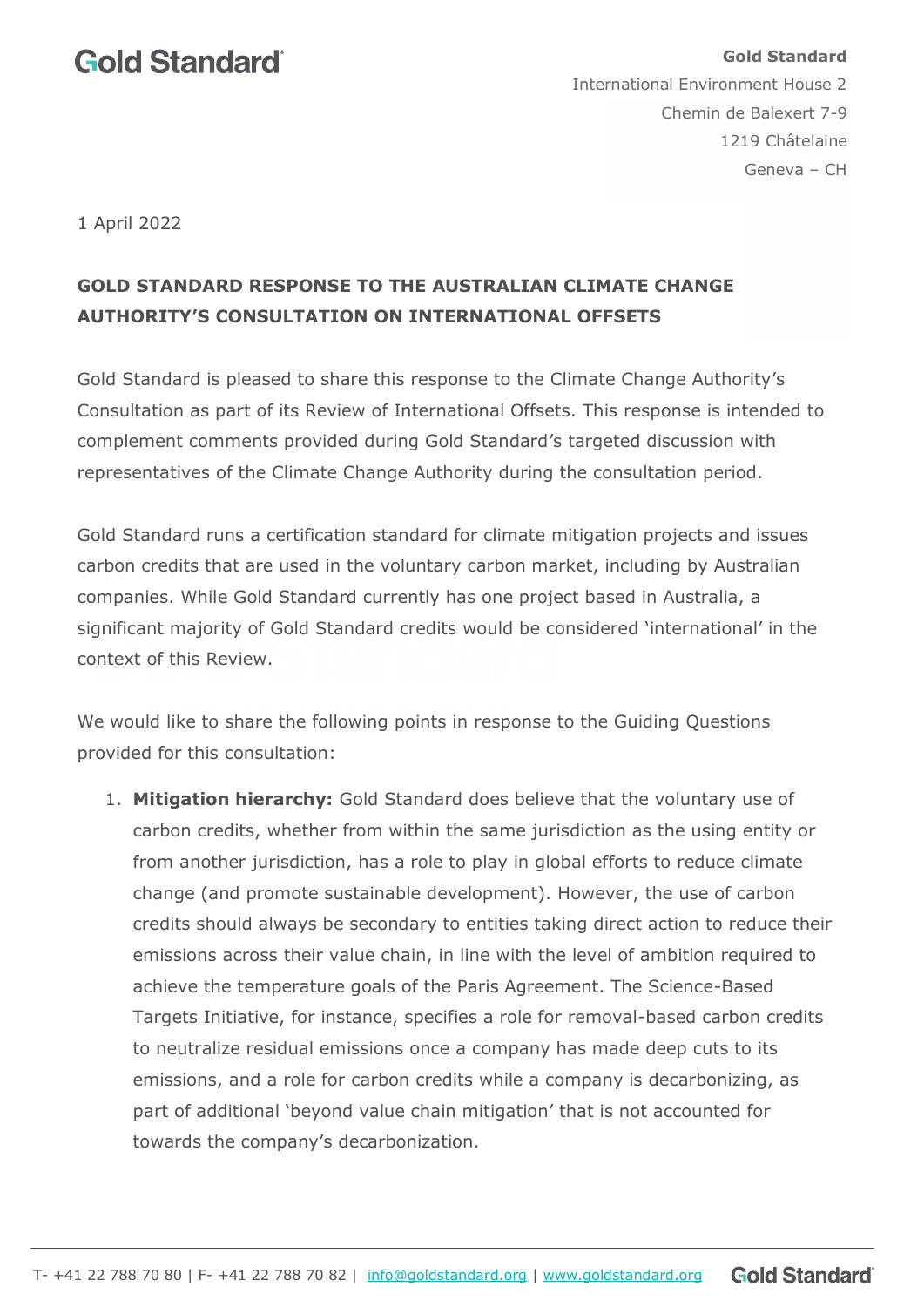- 2. **Criteria and standards**: Gold Standard supports the existing integrity principles applied within Climate Active, which align with those of other schemes internationally. We believe it is critical that these principles are met by carbon credits (and issuing standards). We would recommend that the Climate Change Authority considers the work underway within the Integrity Council for the Voluntary Carbon Market, to develop a standardized set of Core Carbon Principles and an assessment framework to consider whether carbon market programmes, and their methodologies, align with these Principles. The intention of this work is to provide a market-wide standard for quality carbon credits, and so the Climate Change Authority may wish to consider endorsing the Principles or aligning with them. Gold Standard notes though that it is submitting this Response before the Core Carbon Principles have been published.
- 3. **Sustainable development and safeguards**: Given the risk of negative impacts associated with projects generating carbon credits, Gold Standard considers it essential that carbon market programmes have in place robust safeguarding provisions to avoid, or if not possible minimize, negative impacts, as well as robust stakeholder engagement procedures and requirements – both prior to and over the duration of a project. Gold Standard has based its own safeguarding requirements on a number of established frameworks, including UNDP's [Social and Environmental Safeguards](https://www.undp.org/accountability/social-and-environmental-responsibility/social-and-environmental-standards) and the World Bank's IFC [Performance Standards,](https://www.ifc.org/wps/wcm/connect/Topics_Ext_Content/IFC_External_Corporate_Site/Sustainability-At-IFC/Policies-Standards/Performance-Standards) which could be considered by the Climate Change Authority in its recommendations. While this is not standardized across the market, Gold Standard also believes in the importance of projects also directly and deliberately leading to sustainable development co-benefits, as is required under our standard.
- 4. **Accounting under the Paris Agreement:** Finally, Gold Standard believes that the Climate Change Authority should consider carefully the accounting implications of different types of claims that may be made against the use of international (or domestic) carbon credits by companies or other entities. Gold Standard considers there to be a risk to the validity of an offset-based claim if the used carbon credit can also be counted towards the Nationally Determined Contribution (NDC) of the project's host country, in light of the possibility that other mitigation policies that may have been implemented to achieve the NDC are displaced or deferred. This can be addressed through avoiding the double